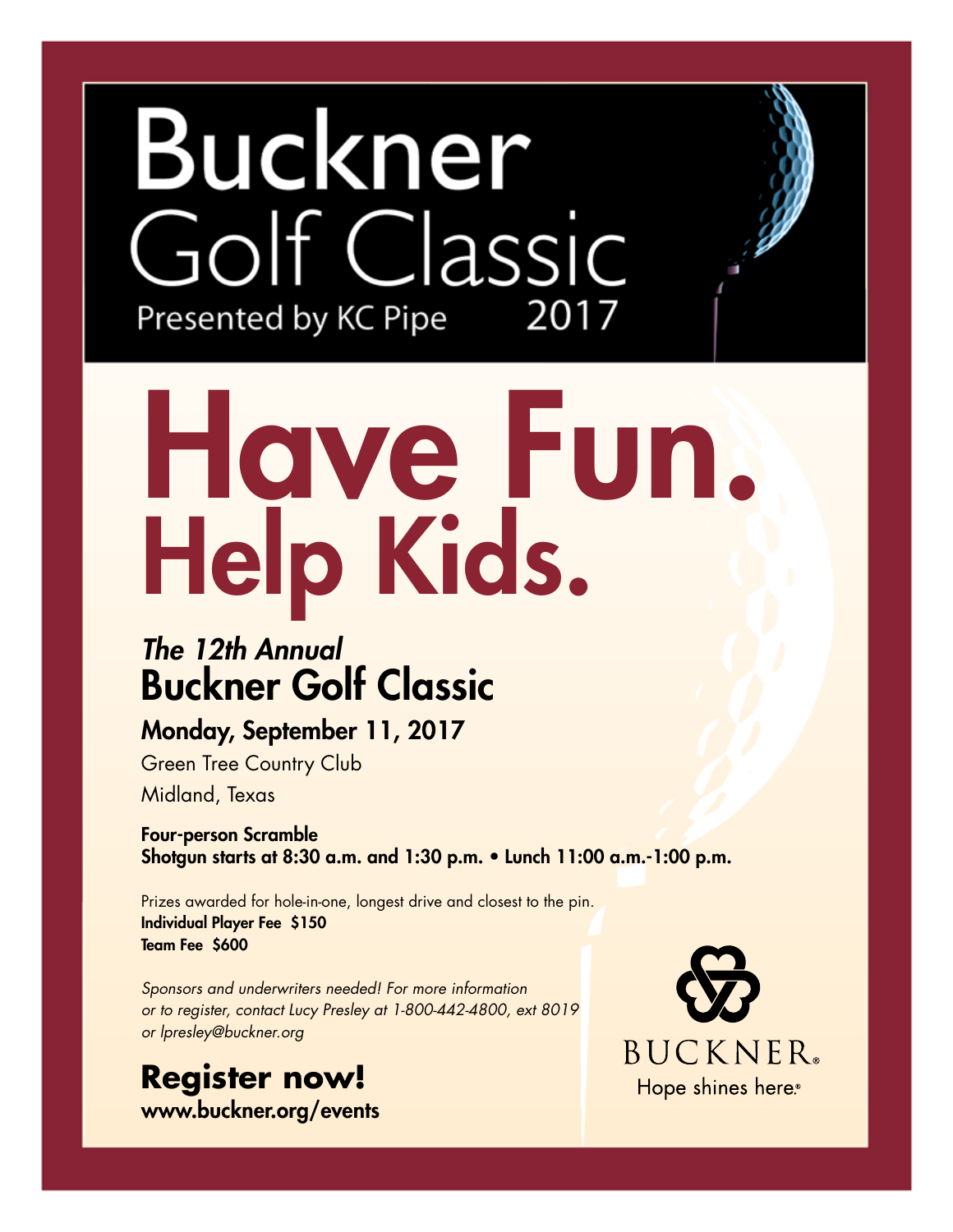## Buckner Golf Classic Presented by KC Pipe 2017

### Be a Buckner Golf Classic Sponsor

#### All sponsors receive:

- Recognition on Event Web Page
- Recognition on event signage
- Lunch, snacks and drinks at event
- Give away item
- Green fees, cart fees, and range balls

#### Signature Sponsor - \$5,000

- Logo/name on brochure (if received by 6/29)
- Two teams of 4 players
- 1 large banner on driving range

#### Green Sponsor - \$2,500

- Logo/name on brochure (if received by 6/29)
- One team of 4 players
- 1 banner on driving range

#### Fairway Sponsor - \$1,500

- One team of 4 players
- Name/logo on brochure (if received by 6/29)

#### **Underwriters Needed!**

#### By underwriting the Buckner Golf Classic, you can help defray the cost of the event. Underwriters receive recognition on event web page, event signage, and event brochure (if received by 6/29)

- Golf Carts (\$1,000) Give-Away Items (\$3,000)
- Hole In One Sponsor (\$2,500)

#### Team + Tee Box Sponsorship - \$900

• For a discounted rate, receive one team of four players and a tee box sign at a hole

#### Tee Box Sponsor - \$400

• Tee box sign

#### Friend of Buckner

• I am unable to attend the Buckner Golf Classic, but would like to donate to Buckner. Enclosed is a check for \$\_\_\_\_\_\_\_\_\_\_\_\_\_ made out to Buckner International.

#### PAY FOR ALL THE TOURNAMENT EXTRAS NOW!

- Mulligans: \$20 per person or \$80 per team
- Raffle tickets: \$10 per ticket; 4 tickets per team
- **□ Yes! I would like to add:** 
	- \$120 for my team
	- \$30 for my individual spot

#### Individual Player Fee: \$150

#### Team Fee: \$600

Monday, September 11 • Green Tree Country Club • Midland, Texas For more information, contact Lucy Presley at 800-442-4800 ext. 8019 or lpresley@buckner.org